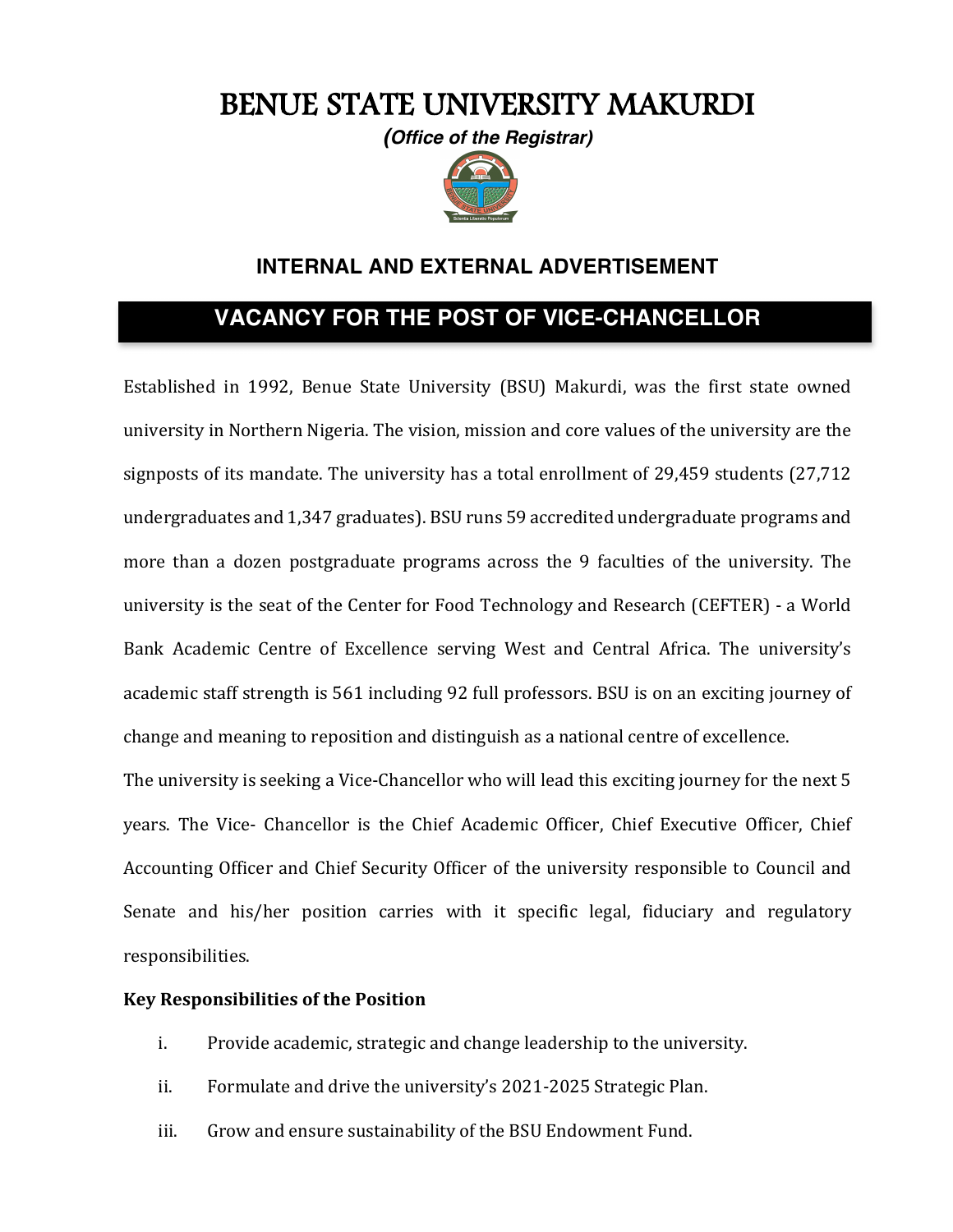- iv. Promote BSU as an entrepreneurial institution and an international brand.
- v. Develop focus areas for academic research, expansion and infrastructure development.
- vi. Develop and grow 'BSU Online' to expand access and respond to current Higher Education challenges.
- vii. Commit to foster, celebrate, appreciate and hold up, diversity and inclusion.
- viii. Develop essential linkages with international players in higher education to promote strategic partnerships and advance cutting edge research in BSU.
- ix. Commit to fostering a culture of meritocracy, innovation, ethical conduct and civic engagement.

#### **Desirable Skills and Personality Characteristics**

The candidate who should not be more than 60 years by 3rd November 2020 should embody all or most of the following attributes:

- i. A record of academic and scholarly accomplishment, personal and academic credibility, evidence of high academic standards and rigor, national and international renown.
- ii. Knowledge and commitment to the core values of BSU.
- iii. Demonstrate excellent knowledge of the Nigerian and African Higher Education landscape, its current and future challenges including opportunities.
- iv. Demonstrate a clear understanding of BSU as a State university, its role in the development of the state and its commitment to being a regional hub of excellence and promoter of public good.
- v. A good understanding of the role of libraries, laboratories, technology, curriculum reform and entrepreneurship in higher education.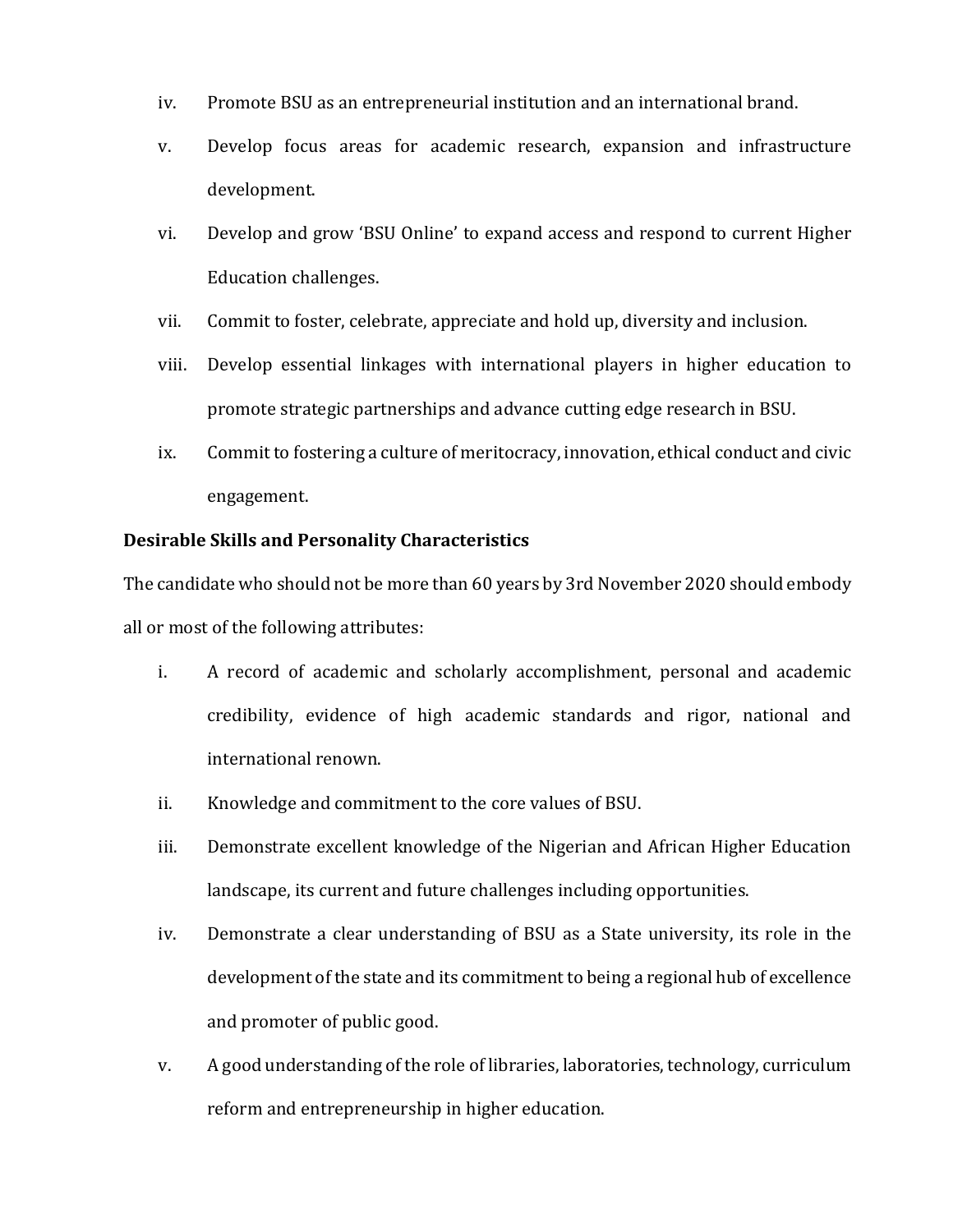- vi. A strong vision for student success, staff and faculty professional development, conflict management and a feasible plan for developing and maintaining stable academic calendars.
- vii. A good understanding of how to grow and progress a university in a virtual environment.
- viii. Evidence of sound judgment, ethical and responsible conduct, track record of successful leadership and innovation, strong moral standing.
- ix. A good understanding of Distance Learning/Online programs and their place in post COVID-19 university education.
- x. Functional competencies in policy/program development and implementation, multi-sector fundraising and financial management.

#### **Minimum Qualification**

A PhD in or related to one of the disciplines represented in the university and a full Professorial rank in a recognized university.

# **Conditions of Service**

The appointment will be for a single term of 5 years while salary and allowances shall be competitive and determined by Council.

# **Application Materials**

- a) A letter of application addressed to the **Registrar and Secretary to Council, Benue State University Makurdi.**
- b) A signed detailed Curriculum Vitae including the names and addresses, telephone numbers and email addresses of 5 referees.
- c) 5 signed Referee reports addressed to the Registrar of the university attesting to the character and academic competencies of the applicant relative to this advertisement.